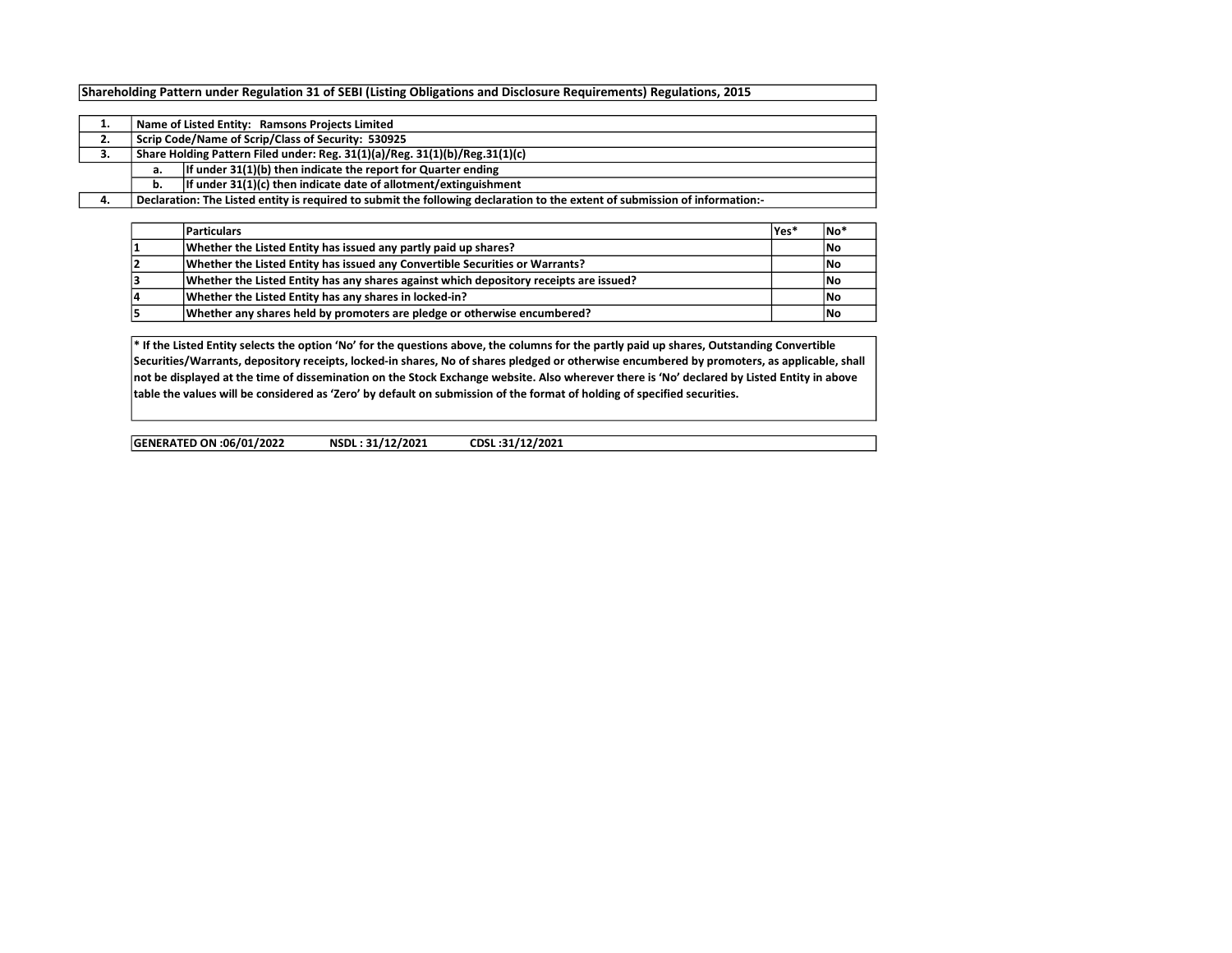## Ramsons Projects Limited

## Table I - Summary Statement holding of specified securities

|      |                                      |                  |                    | No. of         | No. of           |                       | Sharehold<br>ling as a %<br>of total<br>lno. of | Number of Voting Rights held in each class<br>of securities |  |         | ⊺Sharehol<br>⊺No. of<br>Shares<br>ding, as a<br>Underlyin %<br>assuming<br> Outstandi   full |                                       |            | Number of Locked in  otherwise <br><b>shares</b> |               |           | <b>Number of Shares</b><br>pledged or<br>encumbered |          |        |       |
|------|--------------------------------------|------------------|--------------------|----------------|------------------|-----------------------|-------------------------------------------------|-------------------------------------------------------------|--|---------|----------------------------------------------------------------------------------------------|---------------------------------------|------------|--------------------------------------------------|---------------|-----------|-----------------------------------------------------|----------|--------|-------|
|      |                                      |                  | No. of             | Partly         | shares           |                       | shares                                          |                                                             |  |         | ng                                                                                           | conversio                             |            |                                                  |               |           | of equity<br><b>shares</b>                          |          |        |       |
|      |                                      |                  | fully paid paid-up |                | underlyin        |                       |                                                 | Calculate No of Voting Rights                               |  |         |                                                                                              | convertibl n of                       |            |                                                  | As a % of     |           | As a % of held in                                   |          |        |       |
|      |                                      | Nos. of          | up equity equity   |                |                  | Total nos.   d as per |                                                 |                                                             |  |         | Total as a le                                                                                |                                       | convertibl |                                                  | Itotal        |           | total                                               | demateri |        |       |
|      |                                      | sharehold shares |                    | <b>Ishares</b> | Depositor shares |                       | SCRR,                                           | Class eg:   Class eg:                                       |  |         | l% of                                                                                        | securities e                          |            |                                                  | <b>Shares</b> |           | Shares                                              | alised   |        |       |
|      | Category   Category of shareholder   | ers              | <b>held</b>        | held           | y Receipts held  |                       | 1957)                                           |                                                             |  | Tota    | $  (A+B+C)$                                                                                  | $ $ (including securities $ No. (a) $ |            |                                                  | held(b)       | No. (a)   | held(b)                                             | form     |        |       |
| (1)  |                                      | (III)            | (IV)               | (V)            | (VI)             | $(VII) =$             | (VIII) As a                                     |                                                             |  | (IX)    |                                                                                              |                                       |            | (X)                                              | (XI)=         | (XII)     |                                                     |          | (XIII) | (XIV) |
| (A)  | <b>Promoter &amp; Promoter Group</b> | 10               | 1621982            |                |                  | 1621982               | 53.9492                                         | 1621982                                                     |  | 1621982 | 53.9492                                                                                      |                                       | 53.9492    |                                                  | 0.0000        |           | 0.0000                                              | 1569482  |        |       |
| (B)  | l Public                             | 1020             | 1384518            |                |                  | 1384518               | 46.0508                                         | 1384518                                                     |  | 1384518 | 46.0508                                                                                      |                                       | 46.0508    |                                                  | 0.0000        | <b>NA</b> | INA.                                                | 188372   |        |       |
| (C)  | Non Promoter - Non Public            |                  |                    |                |                  |                       |                                                 |                                                             |  |         |                                                                                              |                                       |            |                                                  | 0.0000        | <b>NA</b> | <b>NA</b>                                           |          |        |       |
| (C1) | <b>Shares Underlying DRs</b>         |                  |                    |                |                  |                       | 0.0000                                          |                                                             |  |         | 0.0000                                                                                       |                                       | 0.0000     |                                                  | 0.0000        | <b>NA</b> | <b>NA</b>                                           |          |        |       |
| (C2) | Shares Held By Employee Trust        |                  |                    |                |                  |                       | 0.0000                                          |                                                             |  |         | 0.0000                                                                                       |                                       | 0.0000     |                                                  | 0.0000        | <b>NA</b> | NA                                                  |          |        |       |
|      | Total                                | 1030             | 3006500            |                |                  | 3006500               | 100.0000 3006500                                |                                                             |  | 3006500 | $100,0000$ $ 0$                                                                              |                                       | 100.0000   |                                                  | 0.0000        |           | 0.0000                                              | 1757854  |        |       |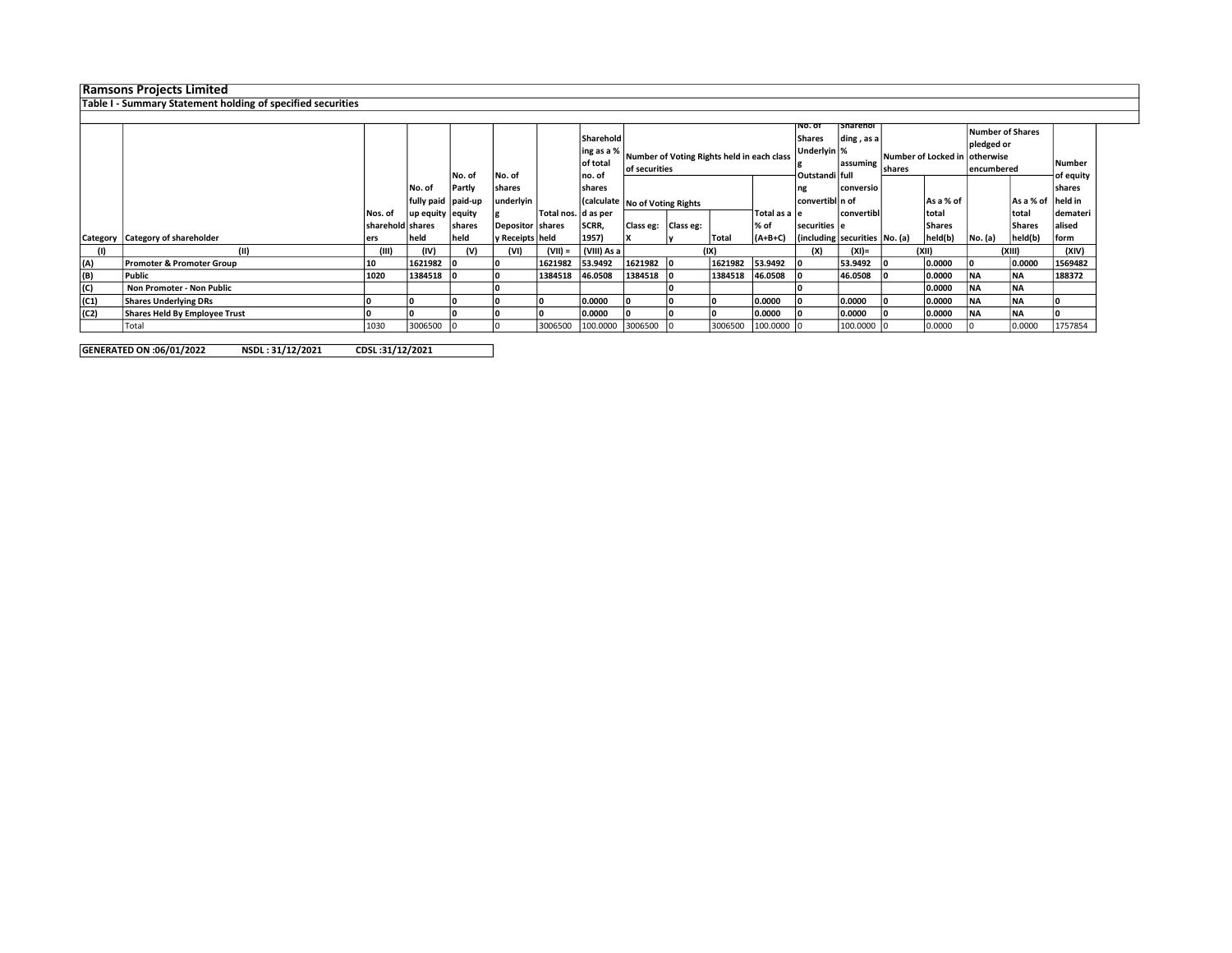|     | <b>Ramsons Projects Limited</b>                                                      |                             |            |                  |            |         |                  |                      |                                 |                                                             |           |                 |                                                          |                                    |           |                               |                                                     |         |                     |          |
|-----|--------------------------------------------------------------------------------------|-----------------------------|------------|------------------|------------|---------|------------------|----------------------|---------------------------------|-------------------------------------------------------------|-----------|-----------------|----------------------------------------------------------|------------------------------------|-----------|-------------------------------|-----------------------------------------------------|---------|---------------------|----------|
|     | Table II - Statement showing shareholding pattern of the Promoter and Promoter Group |                             |            |                  |            |         |                  |                      |                                 |                                                             |           |                 |                                                          |                                    |           |                               |                                                     |         |                     |          |
|     |                                                                                      |                             |            |                  |            |         |                  |                      |                                 |                                                             |           |                 |                                                          |                                    |           |                               |                                                     |         |                     |          |
|     |                                                                                      |                             |            |                  |            |         | No. of<br>shares |                      | Sharehol<br>ding %<br>calculate | Number of Voting Rights held in each class<br>of securities |           |                 | No. of<br><b>Shares</b><br>Underlyin %<br>Outstandi full | Sharehol<br>ding, as a<br>assuming | shares    | Number of Locked in otherwise | <b>Number of Shares</b><br>pledged or<br>encumbered |         | Number<br>of equity |          |
|     |                                                                                      |                             |            |                  | No. of     | Partly  | underlyin        |                      | d as per                        |                                                             |           |                 |                                                          | ng                                 | conversio |                               |                                                     |         |                     | shares   |
|     |                                                                                      |                             |            |                  | fully paid | paid-up |                  |                      | <b>SCRR</b>                     | No of Voting Rights                                         |           |                 |                                                          | convertib n of                     |           |                               | As a % of                                           |         | As a % of           | held in  |
|     |                                                                                      |                             |            | Nos. of          | up equity  | equity  |                  | Depositor Total nos. | 1957 As a                       |                                                             |           |                 | Total as a lle                                           |                                    | convertib |                               | total                                               |         | total               | demateri |
|     |                                                                                      |                             |            | sharehold shares |            | shares  |                  | shares               | % of                            | Class eg:                                                   | Class eg: |                 | % of                                                     | securities                         |           |                               | <b>Shares</b>                                       |         | <b>Shares</b>       | alised   |
|     | Category & Name of the shareholders                                                  | <b>Entity Type</b>          | PAN        | ers              | held       | held    | Receipts         | held                 | $ $ (A+B+C2) X                  |                                                             |           | <b>Total</b>    | $(A+B+C)$                                                | (including securities   No. (a)    |           |                               | held(b)                                             | NO. (a) | held(b)             | form     |
|     | (1)                                                                                  |                             | (II)       | (III)            | (IV)       | (v)     | (VI)             | $(VII) =$            | (VIII) As a                     |                                                             |           | (IX)            |                                                          | (X)                                | $(XI)$ =  |                               | (XII)                                               |         | (XIII)              | (XIV)    |
|     | Indian                                                                               |                             |            |                  |            |         |                  |                      |                                 |                                                             |           |                 |                                                          |                                    |           |                               |                                                     |         |                     |          |
| (a) | Individuals / Hindu Undivided Family                                                 |                             |            |                  | 963128     |         |                  | 963128               | 32.0349                         | 963128                                                      | I۵        | 963128          | 32.0349                                                  | ١o                                 | 32.0349   |                               | 0.0000                                              |         | 0.0000              | 910628   |
|     | Sunil Sachdeva                                                                       | Promoters                   | AATPS7424F |                  | 690500     |         |                  | 690500               | 22.9669                         | 690500                                                      |           | 690500          | 22.9669                                                  |                                    | 22.9669   |                               | 0.0000                                              |         | 0.0000              | 690500   |
|     | Pankaj Mani Sachdeva                                                                 | Promoters                   | ABIPS0738C |                  | 196400     |         |                  | 196400               | 6.5325                          | 196400                                                      |           | 196400          | 6.5325                                                   | I٥                                 | 6.5325    |                               | 0.0000                                              |         | 0.0000              | 196400   |
|     | Mohan Lal Chhabra                                                                    | Promoters                   |            |                  | 28600      |         |                  | 28600                | 0.9513                          | 28600                                                       |           | 28600           | 0.9513                                                   | I٥                                 | 0.9513    |                               | 0.0000                                              |         | 0.0000              |          |
|     | Suman Sachdeva                                                                       | Promoters                   | ABFPS8791Q |                  | 19800      |         |                  | 19800                | 0.6586                          | 19800                                                       |           | 19800           | 0.6586                                                   | I٥                                 | 0.6586    |                               | 0.0000                                              |         | 0.0000              | 19800    |
|     | Sunil Chhabra                                                                        | Promoters                   |            |                  | 19000      |         |                  | 19000                | 0.6320                          | 19000                                                       |           | 19000           | 0.6320                                                   | I٥                                 | 0.6320    |                               | 0.0000                                              |         | 0.0000              |          |
|     | Rakesh Arora                                                                         | Promoters                   | AAGPA4632G |                  | 3928       |         |                  | 3928                 | 0.1307                          | 3928                                                        |           | 3928            | 0.1307                                                   |                                    | 0.1307    |                               | 0.0000                                              |         | 0.0000              | 3928     |
|     | Mohan Lal Chhabra                                                                    | Promoters                   |            |                  | 2500       |         |                  | 2500                 | 0.0832                          | 2500                                                        |           | 2500            | 0.0832                                                   | I٥                                 | 0.0832    |                               | 0.0000                                              |         | 0.0000              |          |
|     | Jitendra Sachdeva                                                                    | Promoters                   |            |                  | 2400       |         |                  | 2400                 | 0.0798                          | 2400                                                        |           | 2400            | 0.0798                                                   | I٥                                 | 0.0798    |                               | 0.0000                                              |         | 0.0000              |          |
| (b) | Central Government / State Government(s)                                             |                             |            |                  |            |         |                  | n.                   | 0.0000                          |                                                             | I۵        | ١o              | 0.0000                                                   | ١n                                 | 0.0000    | l٥                            | 0.0000                                              |         | 0.0000              | l٥       |
| (c) | <b>Financial Institutions / Banks</b>                                                |                             |            |                  | <b>n</b>   |         |                  | l0.                  | 0.0000                          | n                                                           | l∩        | <b>O</b>        | 0.0000                                                   | ١o                                 | 0.0000    |                               | 0.0000                                              |         | 0.0000              | l٥       |
| (d) | Any Other (Specify)                                                                  |                             |            |                  | 658854     |         |                  | 658854               | 21.9143                         | 658854                                                      |           | 658854          | 21.9143                                                  | ١o                                 | 21.9143   |                               | 0.0000                                              |         | 0.0000              | 658854   |
|     | <b>Bodies Corporate</b>                                                              |                             |            |                  | 658854     |         |                  | 658854               | 21.9143                         | 658854                                                      |           | 658854          | 21.9143                                                  | ١o                                 | 21.9143   |                               | 0.0000                                              |         | 0.0000              | 658854   |
|     | Sas Infotech Private Limited                                                         | Promoter Group E AAKCS8762Q |            |                  | 510454     |         |                  | 510454               | 16.9783                         | 510454                                                      |           | 510454          | 16.9783                                                  | I0                                 | 16.9783   |                               | 0.0000                                              |         | 0.0000              | 510454   |
|     | S A S Servizio Private Limited                                                       | Promoter Group E AAACR4452L |            |                  | 148400     |         |                  | 148400               | 4.9360                          | 148400                                                      |           | 148400          | 4.9360                                                   |                                    | 4.9360    |                               | 0.0000                                              |         | 0.0000              | 148400   |
|     | Sub Total (A)(1)                                                                     |                             |            | 10               | 1621982    |         |                  | 1621982              | 53.9492                         | 1621982                                                     |           | 1621982         | 53.9492                                                  | 10                                 | 53.9492   |                               | 0.0000                                              |         | 0.0000              | 1569482  |
|     | Foreign                                                                              |                             |            |                  |            |         |                  |                      |                                 |                                                             |           |                 |                                                          |                                    |           |                               |                                                     |         |                     |          |
| (a) | Individuals (Non-Resident Individuals / Foreign Individuals)                         |                             |            |                  |            |         |                  |                      | 0.0000                          |                                                             |           |                 | 0.0000                                                   |                                    | 0.0000    |                               | 0.0000                                              |         | 0.0000              |          |
| (b) | Government                                                                           |                             |            | U                | l٥         |         |                  | 'n                   | 0.0000                          |                                                             | I٥        | l n             | 0.0000                                                   | ١n                                 | 0.0000    |                               | 0.0000                                              |         | 0.0000              | ١n       |
| (c) | <b>Institutions</b>                                                                  |                             |            |                  |            |         |                  | ln.                  | 0.0000                          |                                                             |           | ۱o              | 0.0000                                                   | ١o                                 | 0.0000    |                               | 0.0000                                              |         | 0.0000              |          |
| (d) | Foreign Portfolio Investor                                                           |                             |            | U                |            |         |                  | n.                   | 0.0000                          |                                                             | I۵        | ۱O.             | 0.0000                                                   | ١n                                 | 0.0000    | n                             | 0.0000                                              |         | 0.0000              | ١n       |
| (e) | Any Other (Specify)                                                                  |                             |            | U                |            |         |                  | n                    | 0.0000                          |                                                             |           | ١O              | 0.0000                                                   | ١n                                 | 0.0000    |                               | 0.0000                                              |         | 0.0000              |          |
|     | Sub Total (A)(2)                                                                     |                             |            |                  |            |         |                  |                      | 0.0000                          |                                                             |           | n               | 0.0000                                                   |                                    | 0.0000    |                               | 0.0000                                              |         | 0.0000              |          |
|     | Total Shareholding Of Promoter And Promoter Group (A)=                               |                             |            |                  |            |         |                  |                      |                                 |                                                             |           |                 |                                                          |                                    |           |                               |                                                     |         |                     |          |
|     | $(A)(1)+(A)(2)$                                                                      |                             |            | 10               | 1621982    |         |                  | 1621982 53.9492      |                                 | 1621982 0                                                   |           | 1621982 53.9492 |                                                          | ١o                                 | 53.9492   |                               | 0.0000                                              |         | 0.0000              | 1569482  |

Details of Shares which remain unclaimed may be given hear along with details such as number of shareholders, outstanding shares held in demat/unclaimed suspense account, voting rights which are frozen

etc.

## Note :

(1) PAN would not be displayed on website of Stock Exchange(s)

(2) The term 'Encumbrance' has the same meaning as assigned under regulation 28(3) of SEBI (Substantial Acquisition of Shares and Takeovers) Regulations, 2011.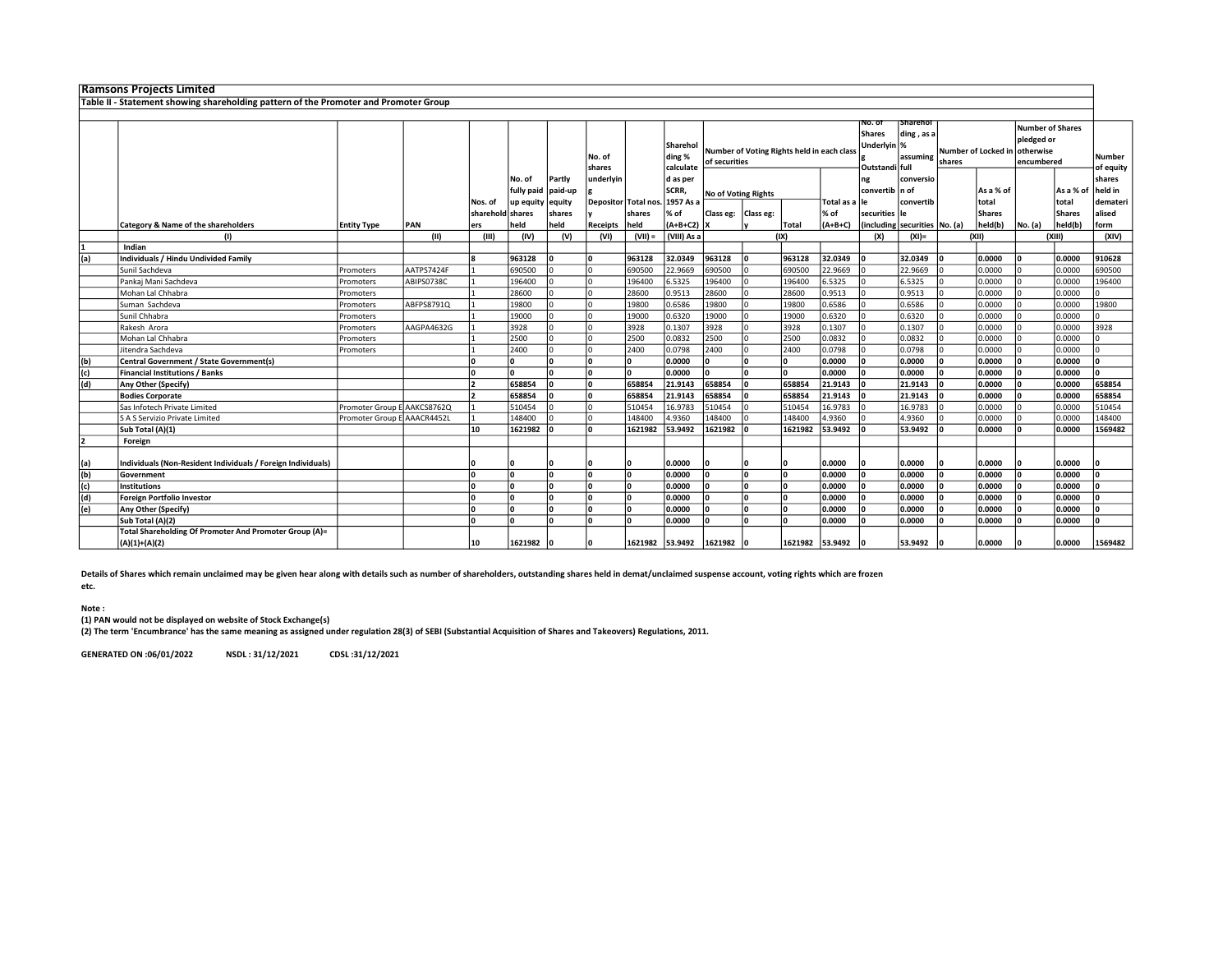|     | <b>Ramsons Projects Limited</b>                                              |            |                         |                                   |                             |                                                                                                |            |                                |                            |                                                            |                                           |                               |                            |                                                                  |    |                            |           |                    |                               |
|-----|------------------------------------------------------------------------------|------------|-------------------------|-----------------------------------|-----------------------------|------------------------------------------------------------------------------------------------|------------|--------------------------------|----------------------------|------------------------------------------------------------|-------------------------------------------|-------------------------------|----------------------------|------------------------------------------------------------------|----|----------------------------|-----------|--------------------|-------------------------------|
|     | Table III - Statement showing shareholding pattern of the Public shareholder |            |                         |                                   |                             |                                                                                                |            |                                |                            |                                                            |                                           |                               |                            |                                                                  |    |                            |           |                    |                               |
|     |                                                                              |            |                         |                                   |                             |                                                                                                |            |                                |                            |                                                            |                                           |                               |                            |                                                                  |    |                            |           |                    |                               |
|     |                                                                              |            |                         |                                   |                             | Sharehol<br>Number of Voting Rights held in each class<br>ding %<br>of securities<br>calculate |            |                                |                            | NO. OT<br><b>Shares</b><br>Underlyin %<br>Outstandi   full | <b>Sharehol</b><br>ding, as a<br>assuming | Number of Locked in<br>shares |                            | <b>Number of Shares</b><br>pledged or<br>otherwise<br>encumbered |    | <b>Number</b><br>of equity |           |                    |                               |
|     |                                                                              |            | Nos. of                 | No. of<br>fully paid<br>up equity | Partly<br>paid-up<br>equity | No. of<br>shares<br>underlyin                                                                  | Total nos  | d as per<br>SCRR,<br>1957 As a | <b>No of Voting Rights</b> |                                                            |                                           | Total as a                    | ng<br>convertibl n of<br>e | conversio<br>convertibl                                          |    | As a % of<br>total         |           | As a % of<br>total | shares<br>held in<br>demateri |
|     |                                                                              |            | sharehold shares        |                                   | shares                      | Depositor                                                                                      | shares     | % of                           | Class eg:                  | Class eg:                                                  |                                           | % of                          | securities                 | ١e                                                               |    | <b>Shares</b>              |           | <b>Shares</b>      | alised                        |
|     | Category & Name of the shareholders                                          | PAN        | ers                     | held                              | held                        | y Receipts held                                                                                |            | (A+B+C2) X                     |                            |                                                            | Total                                     | (A+B+C)                       |                            | (including securities No. (a)                                    |    | held(b)                    | No. (a)   | held(b)            | form                          |
|     | (1)                                                                          | (II)       | (III)                   | (IV)                              | (V)                         | (VI)                                                                                           | $(VII) =$  | (VIII) As a                    |                            |                                                            | (IX)                                      |                               | (X)                        | $(XI) =$                                                         |    | (XII)                      |           | (XIII)             | (XIV)                         |
|     | <b>Institutions</b>                                                          |            |                         |                                   |                             |                                                                                                |            |                                |                            |                                                            |                                           |                               |                            |                                                                  |    |                            |           |                    |                               |
| (a) | <b>Mutual Fund</b>                                                           |            | 0                       | ۱o                                | 10                          | ١o                                                                                             | n          | 0.0000                         | ۱o                         | ١o                                                         | ۱n                                        | 0.0000                        | ١o                         | 0.0000                                                           | ١o | 0.0000                     | <b>NA</b> | <b>NA</b>          | ١o                            |
| (b) | <b>Venture Capital Funds</b>                                                 |            | $\mathbf{0}$            | ۱o                                | ١o                          | ١o                                                                                             | O          | 0.0000                         | O                          | ١o                                                         |                                           | 0.0000                        | O                          | 0.0000                                                           | ١o | 0.0000                     | <b>NA</b> | <b>NA</b>          | ۱o                            |
| (c) | <b>Alternate Investment Funds</b>                                            |            | O                       | ۱o                                | ١o                          | ١o                                                                                             | n.         | 0.0000                         | 0                          | ١o                                                         |                                           | 0.0000                        | ١o                         | 0.0000                                                           | ١o | 0.0000                     | <b>NA</b> | <b>NA</b>          | ۱o                            |
| (d) | <b>Foreign Venture Capital Investors</b>                                     |            | $\Omega$                | l n                               | ١o                          | Ι٥                                                                                             |            | 0.0000                         | n.                         | ١o                                                         |                                           | 0.0000                        | O                          | 0.0000                                                           | ١o | 0.0000                     | <b>NA</b> | <b>NA</b>          | lo.                           |
| (e) | <b>Foreign Portfolio Investor</b>                                            |            | O                       | ١o                                | ١o                          | ١o                                                                                             | <b>n</b>   | 0.0000                         | ۱o                         | ١o                                                         | ۱n                                        | 0.0000                        | $\mathbf{0}$               | 0.0000                                                           | ١o | 0.0000                     | <b>NA</b> | <b>NA</b>          | ۱o                            |
| (f) | <b>Financial Institutions / Banks</b>                                        |            | O                       | 'n                                | ١o                          | ١n                                                                                             |            | 0.0000                         | n.                         | ١o                                                         |                                           | 0.0000                        | O                          | 0.0000                                                           | ١o | 0.0000                     | <b>NA</b> | <b>NA</b>          | ۱o                            |
| (g) | <b>Insurance Companies</b>                                                   |            | $\mathbf{0}$            | ۱o                                | ١o                          | ١o                                                                                             |            | 0.0000                         | n.                         | ١o                                                         |                                           | 0.0000                        | O                          | 0.0000                                                           | ١o | 0.0000                     | <b>NA</b> | <b>NA</b>          | ۱o                            |
| (h) | <b>Provident Funds/ Pension Funds</b>                                        |            | $\mathbf{0}$            | l n                               | ١o                          | ۱n                                                                                             |            | 0.0000                         | n                          | ١o                                                         |                                           | 0.0000                        | O                          | 0.0000                                                           | ١o | 0.0000                     | <b>NA</b> | <b>NA</b>          | o                             |
| (i) | Any Other (Specify)                                                          |            | $\Omega$                | l n                               | ١o                          | ١o                                                                                             | n.         | 0.0000                         | n.                         | lo                                                         |                                           | 0.0000                        | $\mathbf{0}$               | 0.0000                                                           | ١o | 0.0000                     | <b>NA</b> | <b>NA</b>          | ۱o                            |
|     | Sub Total (B)(1)                                                             |            | 0                       | ۱o                                | ١o                          | ١o                                                                                             | n.         | 0.0000                         | n.                         | ١o                                                         | ۱n                                        | 0.0000                        | O                          | 0.0000                                                           | ١o | 0.0000                     | <b>NA</b> | <b>NA</b>          | ۱o                            |
|     | Central Government/ State Government(s)/                                     |            |                         |                                   |                             |                                                                                                |            |                                |                            |                                                            |                                           |                               |                            |                                                                  |    |                            |           |                    |                               |
|     | <b>President of India</b>                                                    |            |                         |                                   |                             |                                                                                                |            |                                |                            |                                                            |                                           |                               |                            |                                                                  |    |                            |           |                    |                               |
|     | Sub Total (B)(2)                                                             |            | $\mathbf{0}$            | l n                               | ١o                          | ١o                                                                                             | ١o         | 0.0000                         | ۱o                         | ١o                                                         | ١o                                        | 0.0000                        | $\mathbf{0}$               | 0.0000                                                           | ١o | 0.0000                     | <b>NA</b> | <b>NA</b>          | ١o                            |
| R   | <b>Non-Institutions</b>                                                      |            |                         |                                   |                             |                                                                                                |            |                                |                            |                                                            |                                           |                               |                            |                                                                  |    |                            |           |                    |                               |
| (a) | <b>Individuals</b>                                                           |            |                         | l n                               | ١o                          |                                                                                                |            |                                |                            |                                                            |                                           |                               |                            |                                                                  | ١o |                            | <b>NA</b> | <b>NA</b>          |                               |
|     | . Individual shareholders holding nominal share                              |            |                         |                                   |                             |                                                                                                |            |                                |                            |                                                            |                                           |                               |                            |                                                                  |    |                            |           |                    |                               |
|     | capital up to Rs. 2 lakhs.                                                   |            | 971                     | 582676                            | 10                          | ١o                                                                                             | 582676     | 19.3805                        | 582676                     | ١o                                                         | 582676                                    | 19.3805                       | 0                          | 19.3805                                                          | ١o | 0.0000                     | <b>NA</b> | <b>NA</b>          | 73930                         |
|     | ii. Individual shareholders holding nominal share                            |            |                         |                                   |                             |                                                                                                |            |                                |                            |                                                            |                                           |                               |                            |                                                                  |    |                            |           |                    |                               |
|     | capital in excess of Rs. 2 lakhs.                                            |            | 24                      | 782308                            | ١o                          | Ι٥                                                                                             | 782308     | 26.0206                        | 782308                     | ١o                                                         | 782308                                    | 26.0206                       | O                          | 26.0206                                                          | ١o | 0.0000                     | <b>NA</b> | <b>NA</b>          | 95208                         |
|     | Mahender Kumar                                                               |            |                         | 95200                             | I٥                          | l٥                                                                                             | 95200      | 3.1665                         | 95200                      | I٥                                                         | 95200                                     | 3.1665                        | $\Omega$                   | 3.1665                                                           | I٥ | 0.0000                     | NA        | <b>NA</b>          | lo.                           |
|     | Mohini Uppal                                                                 | AAAPU4586F |                         | 95200                             | I٥                          | l٥                                                                                             | 95200      | 3.1665                         | 95200                      | I٥                                                         | 95200                                     | 3.1665                        | $\Omega$                   | 3.1665                                                           | I٥ | 0.0000                     | NA        | <b>NA</b>          | 95200                         |
|     | Vandana Goyal                                                                |            |                         | 38100                             | I٥                          | l٥                                                                                             | 38100      | 1.2673                         | 38100                      | I٥                                                         | 38100                                     | 1.2673                        | $\Omega$                   | 1.2673                                                           | I٥ | 0.0000                     | NA        | <b>NA</b>          | lo.                           |
| (b) | <b>NBFCs registered with RBI</b>                                             |            | 0                       | l n                               | ١o                          | ١o                                                                                             |            | 0.0000                         | n.                         | ١o                                                         |                                           | 0.0000                        | O                          | 0.0000                                                           | ١o | 0.0000                     | <b>NA</b> | <b>NA</b>          | ۱o                            |
|     | <b>Trust Employee</b>                                                        |            | $\Omega$                | l n                               | ١o                          | ۱n                                                                                             |            | 0.0000                         | n.                         | ١o                                                         | ۱n                                        | 0.0000                        | O                          | 0.0000                                                           | ١o | 0.0000                     | <b>NA</b> | <b>NA</b>          | lo.                           |
|     | <b>Overseas Depositories(holding DRs) (balancing</b>                         |            |                         |                                   |                             |                                                                                                |            |                                |                            |                                                            |                                           |                               |                            |                                                                  |    |                            |           |                    |                               |
|     |                                                                              |            | 0                       |                                   | ۱O                          | ın                                                                                             |            | 0.0000                         |                            | 10                                                         |                                           | 0.0000                        | ŋ                          | 0.0000                                                           | ١o | 0.0000                     | <b>NA</b> |                    | <sup>0</sup>                  |
| (d) | figure)                                                                      |            | 25                      | 19534                             | ١o                          | ١o                                                                                             | 19534      | 0.6497                         | 19534                      | ١o                                                         | 19534                                     | 0.6497                        | O                          | 0.6497                                                           | ١o | 0.0000                     | <b>NA</b> | NA<br><b>NA</b>    | 19234                         |
| (c) | Any Other (Specify)                                                          |            | ${\bf 12}$              | 9288                              | ١o                          | ١o                                                                                             |            |                                | 9288                       | ١o                                                         |                                           | 0.3089                        | <b>n</b>                   |                                                                  | ١o |                            | <b>NA</b> | <b>NA</b>          |                               |
|     | <b>Hindu Undivided Family</b>                                                |            | $\overline{\mathbf{a}}$ | 77                                | ١o                          | ١o                                                                                             | 9288<br>77 | 0.3089<br>0.0026               | 77                         | ١o                                                         | 9288<br>77                                | 0.0026                        | O                          | 0.3089<br>0.0026                                                 | ١o | 0.0000                     | <b>NA</b> | <b>NA</b>          | 9288<br>77                    |
|     | <b>Clearing Member</b>                                                       |            | 10                      | 10169                             | ١o                          | ١o                                                                                             | 10169      | 0.3382                         | 10169                      | ١o                                                         | 10169                                     | 0.3382                        | O                          | 0.3382                                                           | ١o | 0.0000<br>0.0000           | <b>NA</b> | <b>NA</b>          | 9869                          |
|     | <b>Bodies Corporate</b>                                                      |            | 1020                    | 1384518                           | ١o                          | ١ο                                                                                             | 1384518    | 46.0508                        | 1384518                    | ١o                                                         | 1384518                                   | 46.0508                       |                            | 46.0508                                                          | ۱n | 0.0000                     | <b>NA</b> | <b>NA</b>          | 188372                        |
|     | Sub Total (B)(3)<br><b>Total Public Shareholding (B)=</b>                    |            |                         |                                   |                             |                                                                                                |            |                                |                            |                                                            |                                           |                               |                            |                                                                  |    |                            |           |                    |                               |
|     |                                                                              |            |                         |                                   |                             | Ι٥                                                                                             |            |                                |                            |                                                            |                                           |                               | O                          |                                                                  | ١o |                            |           |                    |                               |
|     | $(B)(1)+(B)(2)+(B)(3)$                                                       |            | 1020                    | 1384518 0                         |                             |                                                                                                | 1384518    | 46.0508                        | 1384518 0                  |                                                            | 1384518 46.0508                           |                               |                            | 46.0508                                                          |    | 0.0000                     | <b>NA</b> | NA                 | 188372                        |

Details of the shareholders acting as persons in Concert including their Shareholding (No. and %):<br>  $\overline{N}$  No. of Shares

No. of shareholders

Details of Shares which remain unclaimed may be given hear along with details such as number of shareholders, outstanding shares held in demat/unclaimed suspense account, voting rights which are frozen etc.

Note :

(1) PAN would not be displayed on website of Stock Exchange(s).

(2) The above format needs to disclose name of all holders holding more than 1% of total number of shares

(3) W.r.t. the information pertaining to Depository Receipts, the same may be disclosed in the respective columns to the extent information available and the balance to be disclosed as held by custodian.